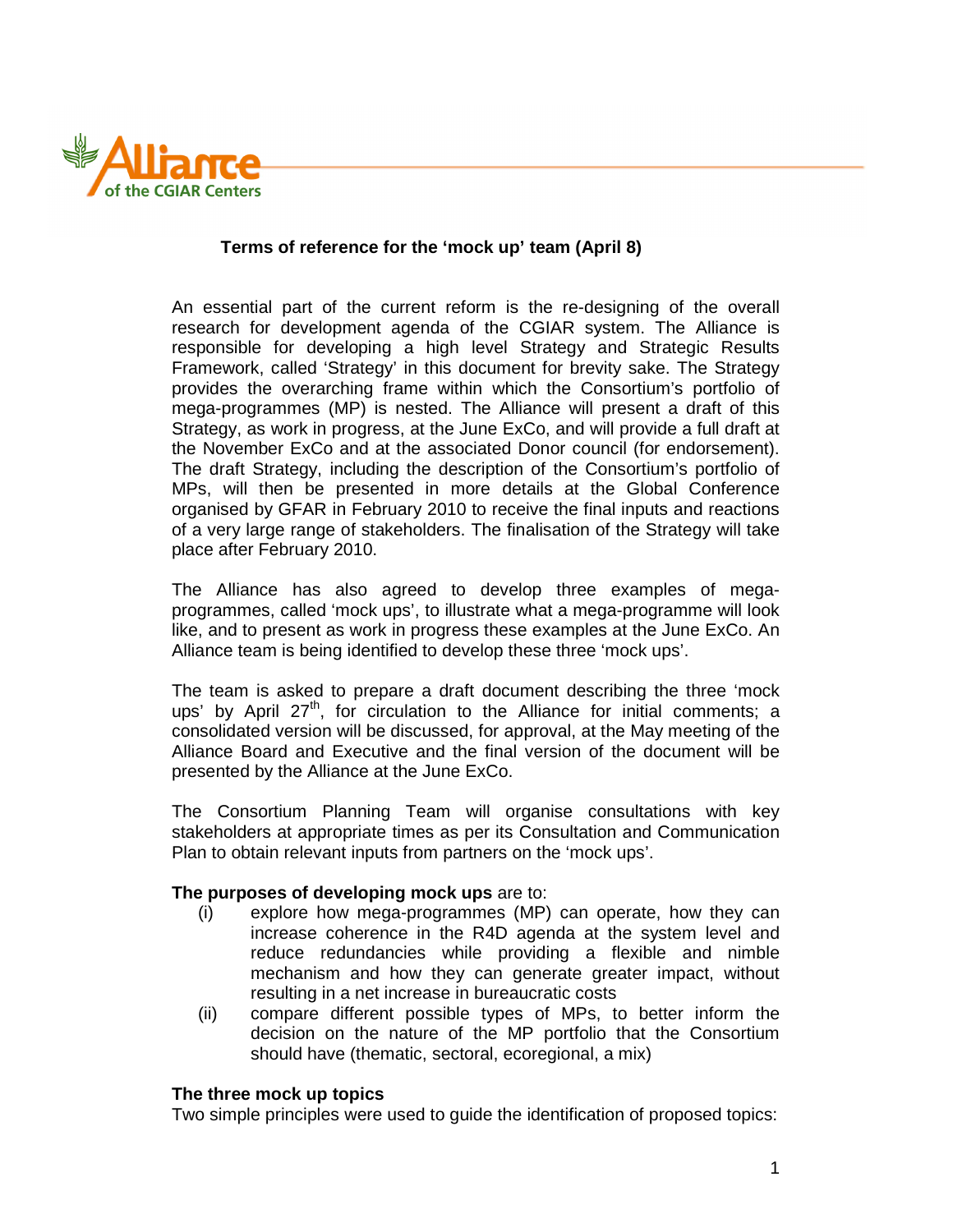- The 3 mock ups must provide examples of: a commodity MP, a thematic MP and an ecoregional MP
- For each category (commodity, thematic, ecoregional) select the topics proposed most often by the 6 working groups during the February workshop.

The three topics thus are:

- As an example of a commodity MP: Roots and Tubers (proposed by 2 of the working groups)
- As an example of a thematic MP: Improving the Resilience of Agricultural Systems by Sustaining the Natural Resource Base (proposed by 4 of the working groups)
- As an example of an ecoregional MP: Policies, Institutions and People for Agricultural Development in sub-Saharan Africa (proposed by 1 of the working groups)

The 'mock up' team is asked to prepare a draft document using the following **template for each one of the three mock up topics** mentioned below. Since this work cannot yet draw on the content of a strategy it can only be of a stylized nature.

- (i) Executive summary what is new and what is not in the business model represented in the mock up
- (ii) Stylized objectives of the MP- development/environmental challenges it addresses
- (iii) Stylized quantified impact, outcomes, results, and pathways linking them; how the MP links with "complementing" development dimensions; how it contributes to the overall strategy and results framework of the consortium, how it links to the other MPs in the portfolio
- (iv) Brief description of the R4D 'work packages' (e.g., themes, subprogrammes…) and partnerships needed to implement these work packages; who would be the participants in this MP
- (v) Brief description of how the work would be designed and implemented: what mechanism for coordination of activities, how will the participants collectively deliver the outcomes and be responsible for the impacts?
- (vi) How does the MP integrate SWEPs, Challenge Programs and platforms
- (vii) Governance and management; responsibilities, rights, duties of: (i) partners, (ii) the consortium, (iii) centres (iv) stakeholders in the development domain in which the MP fits, (v) the Fund, (vi) bilateral donors (i.e.. those that contribute but do not go through the Fund), if any.